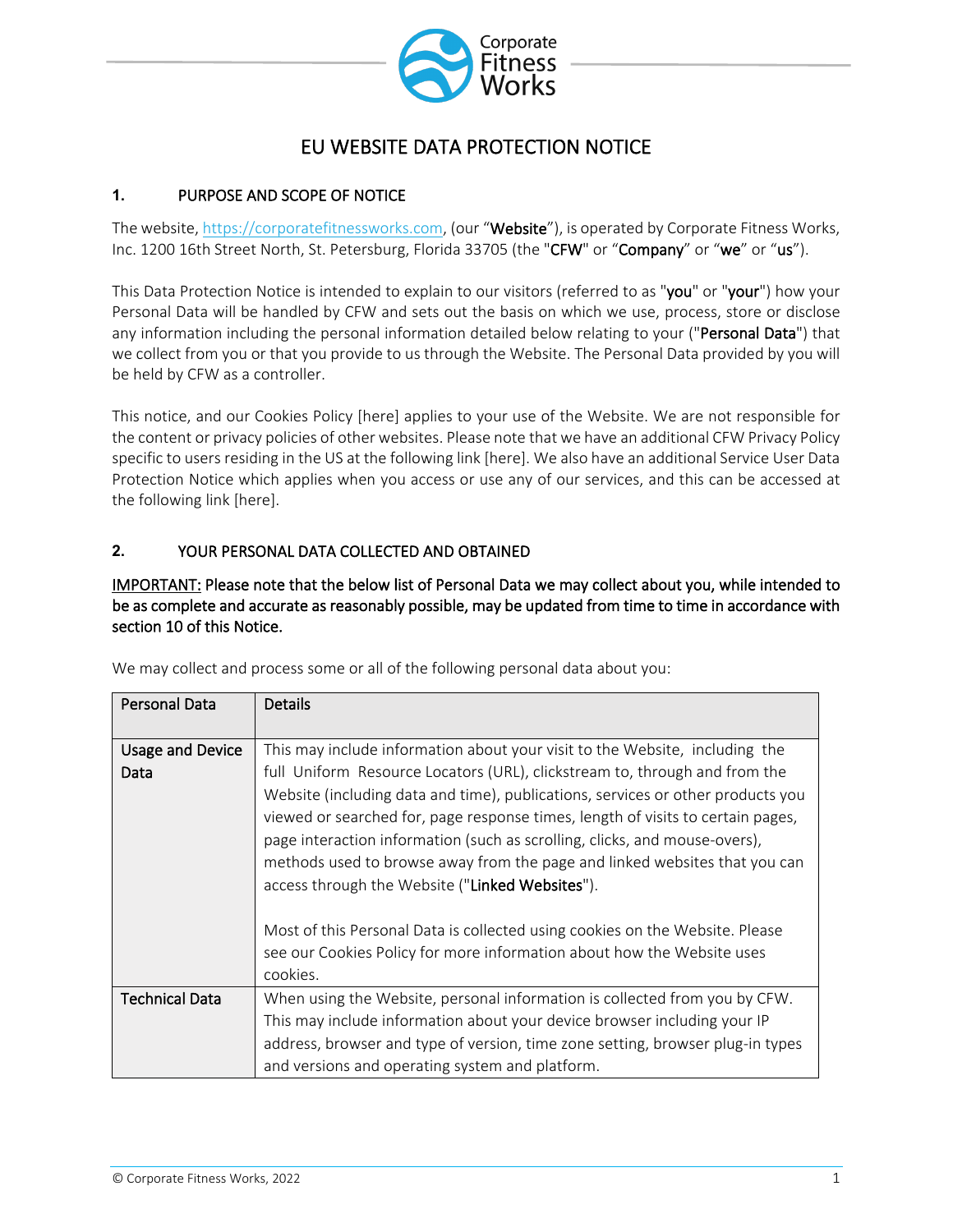

You can choose to provide us with the following Personal Data:

| Personal Data        | <b>Details</b>                                                                                                                                                                                                                                                        |
|----------------------|-----------------------------------------------------------------------------------------------------------------------------------------------------------------------------------------------------------------------------------------------------------------------|
| <b>Identity Data</b> | You may choose to give us additional information such as your first name, last<br>name, e-mail address, company/employer details, phone number, address, job<br>title, contact, and other details when contacting us and submitting enquiries<br>through the Website. |

### **3.** HOW AND WHY WE PROCESS YOUR PERSONAL DATA

The following table details the legal bases on and purposes for which we collect and process your Personal Data:

| Legal Basis                                                                                                                 | Purpose(s)                                                                                                                                                                                                                                                                                                                                          |
|-----------------------------------------------------------------------------------------------------------------------------|-----------------------------------------------------------------------------------------------------------------------------------------------------------------------------------------------------------------------------------------------------------------------------------------------------------------------------------------------------|
| Legitimate Interests<br>It is necessary for the purpose of our legitimate<br>interests to collect and process this Personal | Access to the Website<br>To allow customers access to the<br>information on the Website;                                                                                                                                                                                                                                                            |
| Data.                                                                                                                       | <b>Improving Website Functionality &amp; Efficiency</b><br>To provide, improve, test and monitor the<br>effectiveness of the Website;<br>To monitor metrics such as total number<br>of visitors, traffic data and demographic<br>patterns; and<br>To send and receive information by email<br>related to service delivery;<br>Responding to queries |
|                                                                                                                             | To process and respond to any enquiries<br>or requests such as customer support you<br>submit to us by email or through our<br>Contact page.                                                                                                                                                                                                        |
|                                                                                                                             | Promotional or Marketing materials                                                                                                                                                                                                                                                                                                                  |
|                                                                                                                             | To provide you with information in<br>relation about our events programme,<br>general news from CFW, signing up to<br>receive discounts, the promotion of our<br>services, and other communications from<br>CFW deemed to be of probable interest.                                                                                                  |

IMPORTANT: Before we process your Personal Data to pursue our legitimate interests for the above purposes, we determine if such processing is necessary and we carefully consider the impact of our processing activities on your fundamental rights and freedoms. On balance, we have determined that such processing is necessary for our legitimate interests and that the processing which we conduct does not adversely impact on these rights and freedoms.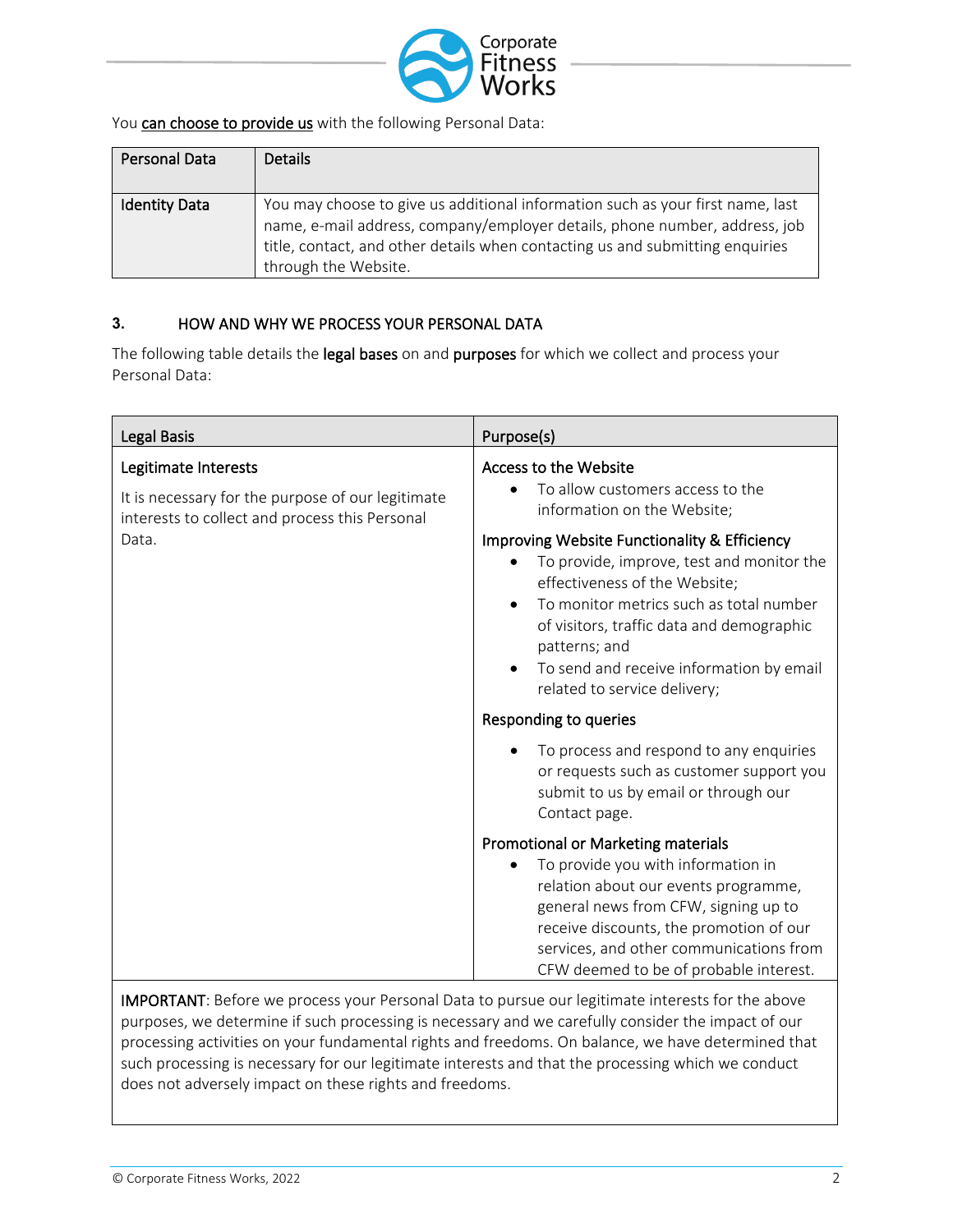

| Legal Basis                                                                                                                                                                                         | Purpose(s)                                                                                             |  |
|-----------------------------------------------------------------------------------------------------------------------------------------------------------------------------------------------------|--------------------------------------------------------------------------------------------------------|--|
| Consent                                                                                                                                                                                             | <b>Third Party Direct Marketing</b>                                                                    |  |
| Generally, we do not rely on consent as a legal<br>basis for processing your personal data. However,<br>where we conduct any direct marketing activities<br>in the EU, we will obtain your consent. | Subject to receiving your consent, we may<br>send direct marketing communications to<br>you via email. |  |
| You have the right to withdraw consent to<br>marketing by contacting us at any time.                                                                                                                |                                                                                                        |  |
| Compliance with Legal Obligation                                                                                                                                                                    | To comply with European Union and local                                                                |  |
| It is necessary for us to collect and process your<br>Personal Data in order to comply with the legal<br>obligations imposed on us under applicable law.                                            | EU laws.                                                                                               |  |
| To Defend a Legal Claim                                                                                                                                                                             | To file legal proceedings;                                                                             |  |
| It is necessary for us to collect and process your<br>Personal Data to investigate, establish, exercise or<br>defend legal claims                                                                   | To investigate, establish, exercise or<br>defend a legal claim; and<br>To settle legal claims.         |  |

We will only use your Personal Data for the purposes for which we collect it (as outlined in this section 3), unless we reasonably consider that we need to use it for another reason and that reason is compatible with the original purpose. If we need to use your Personal Data for an unrelated purpose, we will notify you in accordance with section 10 of this Notice and we will explain the legal basis which allows us to do so.

### **4.** AUTOMATED PROCESSING

We do not use automated decision making, such as profiling, to process your personal data.

### **5.** LINKED WEBSITES

Our Website may link to the websites of other companies or organizations not affiliated with or controlled by us, including social media channels such as Twitter and LinkedIn and some content or applications on our Website are served by third parties. CFW is not responsible for the privacy notices or practices on Linked Websites. These third parties may use cookies, alone or in conjunction with web beacons or other tracking technologies, to collect information about you when you use our Website or when you navigate to their websites. The information they collect may be associated with your personal information, or they may collect information, including personal information, about your online activities over time and across different websites, applications, and other online services. They may use this information to provide you with interest-based (behavioral) advertising or other targeted content. This Data Protection Notice governs only information collected on the Website. When accessing Linked Websites, you should read the privacy notice published on the relevant Linked Website. The terms of our Data Protection Notice do not apply to Linked Websites. Please check these privacy notices before you submit any Personal Data to Linked Websites. We accept no liability in connection with any Linked Website, or any contract entered into with any third party on or through a Linked Website.

We do not control the privacy practices of these third parties. For example, we do not control whether or how third parties may use your information or may use tracking technologies with respect to your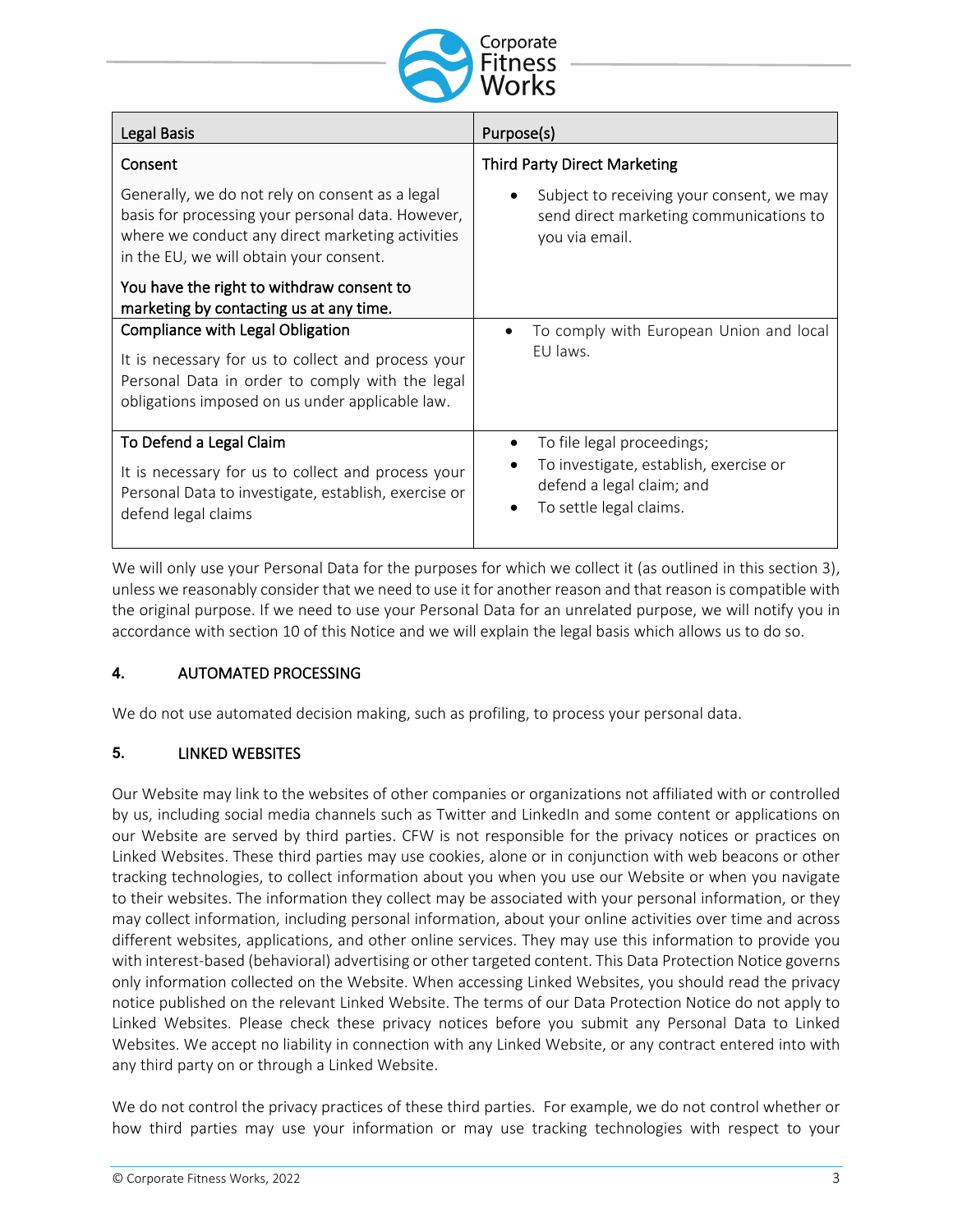

information. If you have any questions about a third party's privacy practices or about an advertisement or other targeted content or how any third party may collect or use your information, you should contact the responsible third party directly.

## **6.** DISCLOSURE OF YOUR INFORMATION

This section describes those within CFW and outside CFW with whom we may share your Personal Data ("Recipients"):

| <b>RECIPIENT</b>                                        |  |  |
|---------------------------------------------------------|--|--|
| <b>CFW</b>                                              |  |  |
| Affiliates and shareholders of the Company<br>$\bullet$ |  |  |
| <b>Other Recipients</b>                                 |  |  |

- Regulatory authorities and law enforcement agencies (where we are under a duty to disclose or share your Personal Data in order to comply with any legal or regulatory obligation or request);
- External advisors e.g. lawyers, accountants and auditors (as necessary to protect CFW's legitimate and legal interests) to protect the rights, property or safety of CFW, our customers, or others. This includes exchanging information with other companies and organisations for the purposes of fraud protection and credit risk reduction; and
- Service providers for IT service purposes, and to support the functioning of our Website.

### **7.** Transfer of your Personal Data

Website users resident in the European Union should note that your Personal Data may be transferred to certain Recipients (mainly our external service providers) who are located outside the European Economic Area ("EEA") in countries with laws and practices that do not contain equivalent data protection rights for your Personal Data (i.e. the US). Where such transfers occur, we ensure that appropriate safeguards are in place by ensuring that: a) transfers do not occur without our prior written authority; and b) that an appropriate transfer mechanism, such as Module 2 of the Standard Contractual Clauses (as approved by the European Commission) or an adequacy decision of the European Commission, is in place to protect your Personal Data. If you would like to find out more about any transfers which affect your Personal Data, please contact us by e-mailing [Compliance@teamcfw.com](mailto:Compliance@teamcfw.com) .

## **8.** RETENTION OF YOUR PERSONAL DATA

In general, we will keep your Personal Data for as long as is necessary for the purposes for which it was obtained from the date of collection or, where you enter into a contractual arrangement with us, following the end of the performance of our contract (which may be up to 7 years in some cases).

Please note that in certain circumstances, we may hold your data for a longer period, for example, if we are processing an ongoing claim or believe in good faith that the law or a relevant regulator may reasonably, in our view, expect or require us to preserve your Personal Data.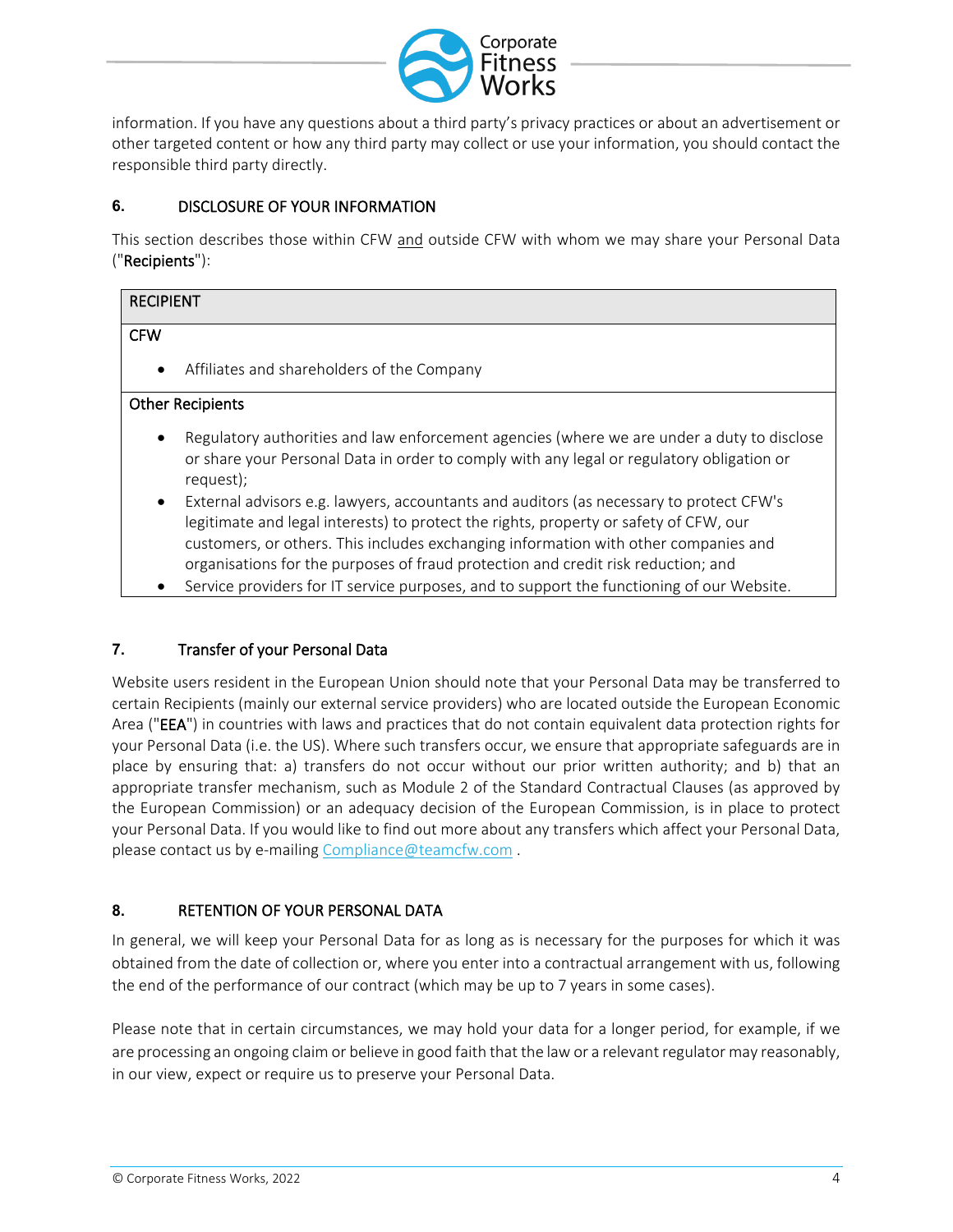

## **9.** YOUR RIGHTS AND HOW TO EXERCISE THEM

This table below sets out the rights which you have to address any concerns or queries with us about our processing of your Personal Data. Note that in certain circumstances, these rights may not be absolute. You can exercise any of these rights by submitting a request in writing to us. Contact details are set out at section 10 of this notice.

You also have the right to lodge a complaint with your local data protection supervisory authority. For further information see your local supervisory authorities website or reach out to them for contact information.

| Right                                 | <b>Further Information</b>                                                                                                                                                                                                                                                                                                                                                                                                                                                                                                                                                                                                                             |  |
|---------------------------------------|--------------------------------------------------------------------------------------------------------------------------------------------------------------------------------------------------------------------------------------------------------------------------------------------------------------------------------------------------------------------------------------------------------------------------------------------------------------------------------------------------------------------------------------------------------------------------------------------------------------------------------------------------------|--|
| <b>Right of Access</b>                | You have the right to request a copy of the Personal Data held by us<br>about you and to access the following information in relation to the<br>processing of your Personal Data:<br>(1) the purposes of processing;<br>(2) the categories of Personal Data concerned;<br>(3) the recipients of your Personal Data;<br>(4) the period for which your Personal Data will be stored;<br>(5) the existence of your right to lodge a complaint with the Office of the<br>Data Protection Commissioner; and<br>(6) the source of your Personal Data.<br>We will only charge you for making such an access request where we feel                             |  |
|                                       | your request is unjustified or excessive.                                                                                                                                                                                                                                                                                                                                                                                                                                                                                                                                                                                                              |  |
| <b>Right to Rectification</b>         | You have the right to request that we amend any inaccurate Personal<br>Data that we have about you.                                                                                                                                                                                                                                                                                                                                                                                                                                                                                                                                                    |  |
| <b>Right to Erasure</b>               | You have the right to ask us to erase your Personal Data where:<br>(1) it is no longer necessary to perform the contract;<br>(2) you withdraw your consent and there is no other legal basis<br>permitting us to process your Personal Data;<br>(3) you object and we have no overriding legitimate grounds;<br>(4) your Personal Data have been unlawfully processed; or<br>(5) your Personal Data must be erased to comply with a legal<br>obligation.<br>Please note that in some cases erasure may not be complete or<br>immediate to the extent that some of your Personal Data may be<br>required in order for the Website to function properly. |  |
| Right to Restriction of<br>Processing | You have the right to ask us to restrict processing your Personal Data in<br>the following situations:<br>(1) where you contest the accuracy of your Personal Data;<br>(2) where the processing is unlawful, and you do not want us to<br>delete your Personal Data;<br>(3) where we no longer need your Personal Data for the purposes of<br>processing, but you require the data in relation to a legal claim;<br>or                                                                                                                                                                                                                                 |  |